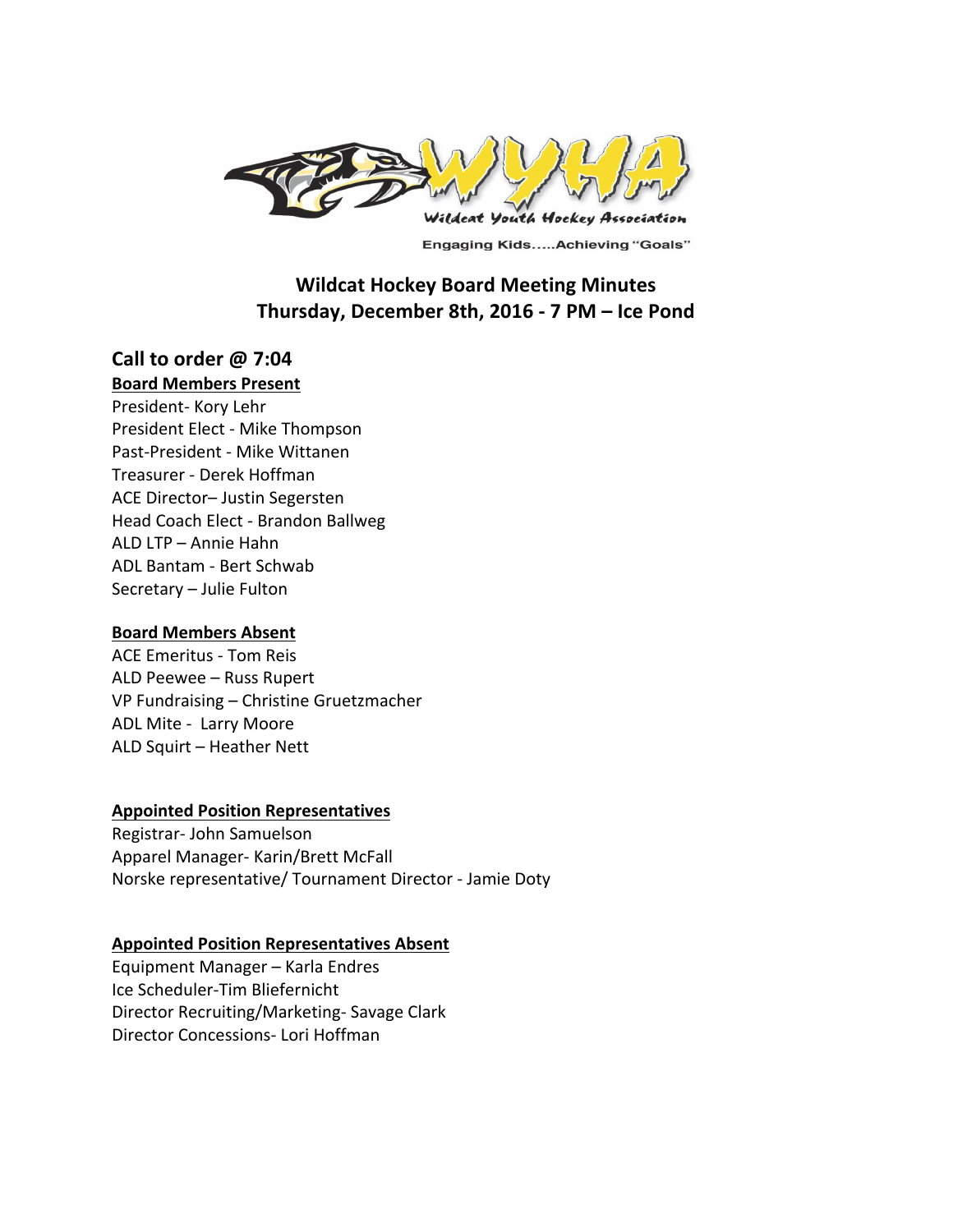## **Other Members Present**

Leif Mikkelson

## **Member open forum**

Nothing presented

## **Approval of prior meeting minutes**

Derek H made a motion to approve November minutes. Mike W second. Motion was approved unanimously. 

## **Additions to the agenda**

1st aid bag

# **Approval of agenda**

Mike T made a motion to approve November agenda. Mike W second. Motion was approved unanimously. 

## **Treasurer:**

Approval of bills - Julie F made a motion to approve proposed bills be paid. Mike T second. Motion was approved unanimously.

#### **Board Reports:**

**President:** nothing to report

# LTS/LTP/ U6 ALD:

● High School volunteer help has been excellent, post-practice thank you meal planned

#### **Mite ALD:**

no report as Mite ALD not in attendance

**Squirt ALD:** no report as Squirt ALD not in attendance

**Peewee ALD:** Nothing to report

**Bantam ALD:** nothing to report

#### **Equipment Manager:**

- Karla requested storage space at the Ice Pond
	- o Ideas discussed included a putting a cage above Cougar locker room
	- o Don Brausen to present idea/permission request to Ice Pond Board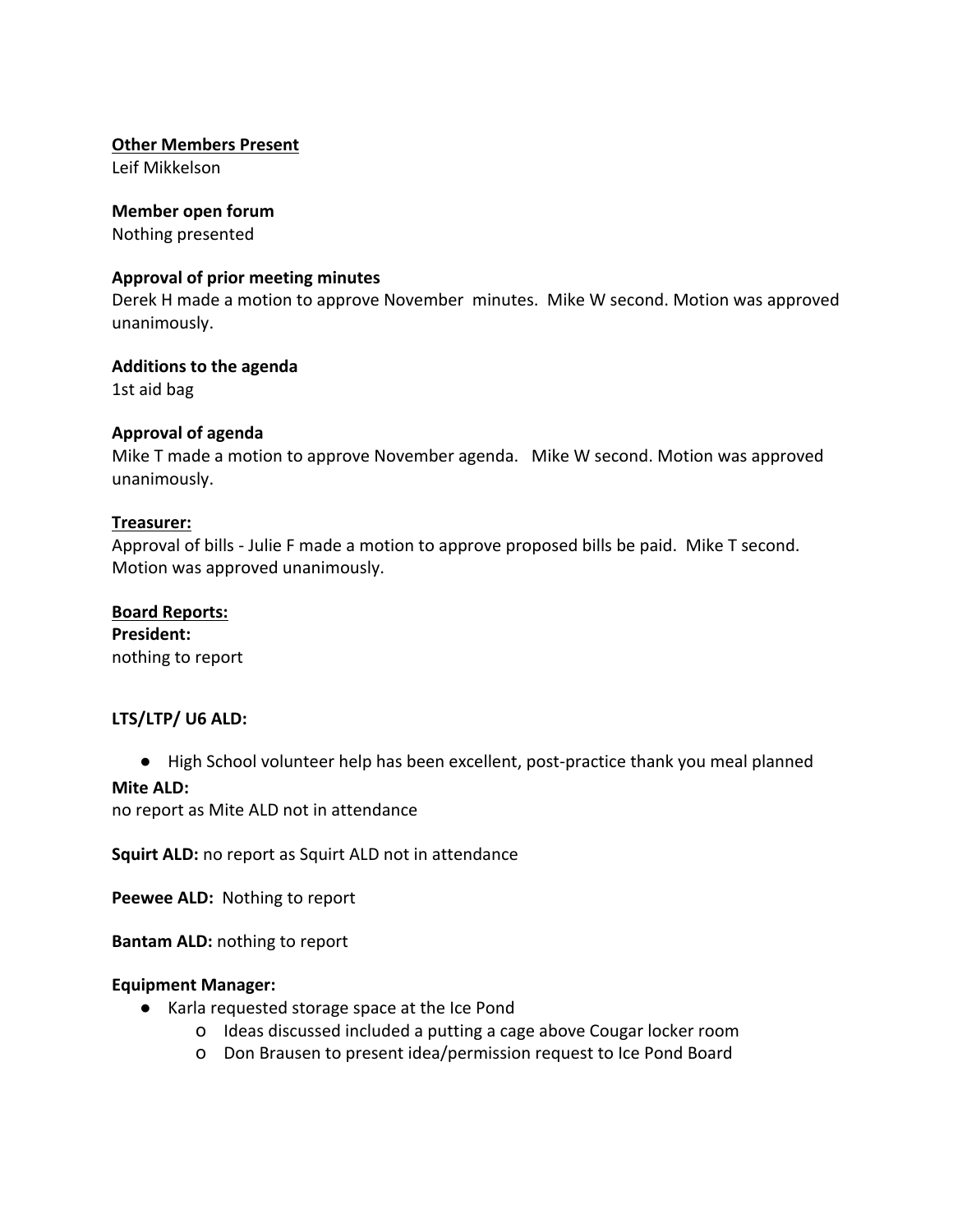- First Aid EMT "Jump Bag" will be available to coaches and managers in the future
	- o Concession stand will still keep first aid for minor injuries
	- O Waunakee Fire and EMT will assist in purchase of a "Jump bag"
	- o Ice Pond will pay half of fee \$180
	- o Motion was approved to spend up to \$200 for purchase of First Aid EMT "Jump Bag"

## **Fundraising:**

no report, not present

## **Apparel:**

- Spirit Wear 2nd order ready 12/17/16
- Final coaches order completed
- State T-shirts will be made for teams who qualify for state tournaments costs to be covered by the team that requests them

**Registrar:** nothing to report

**Secretary:** nothing to report

**Ice scheduler:** no report as not present

#### **Marketing Director:**

no report d/t absence

#### **Ace Director / Head Coach Elect:**

● Midseason Evaluations to be completed

#### **Tournament Director:**

- Sponsorship brochures completed
- idea presented: Raffle tickets for sale at concession stand next year?

#### **Director of Concessions:** no report d/t absence

#### **President Elect:**

● Background screening completed

#### **Past President:**

● Banner (Individual versus Group) discussion initiated

#### **Old/New Business & Reports:**

● Wildcat Alum scholarship for referee certification - discussion initiated, application needed